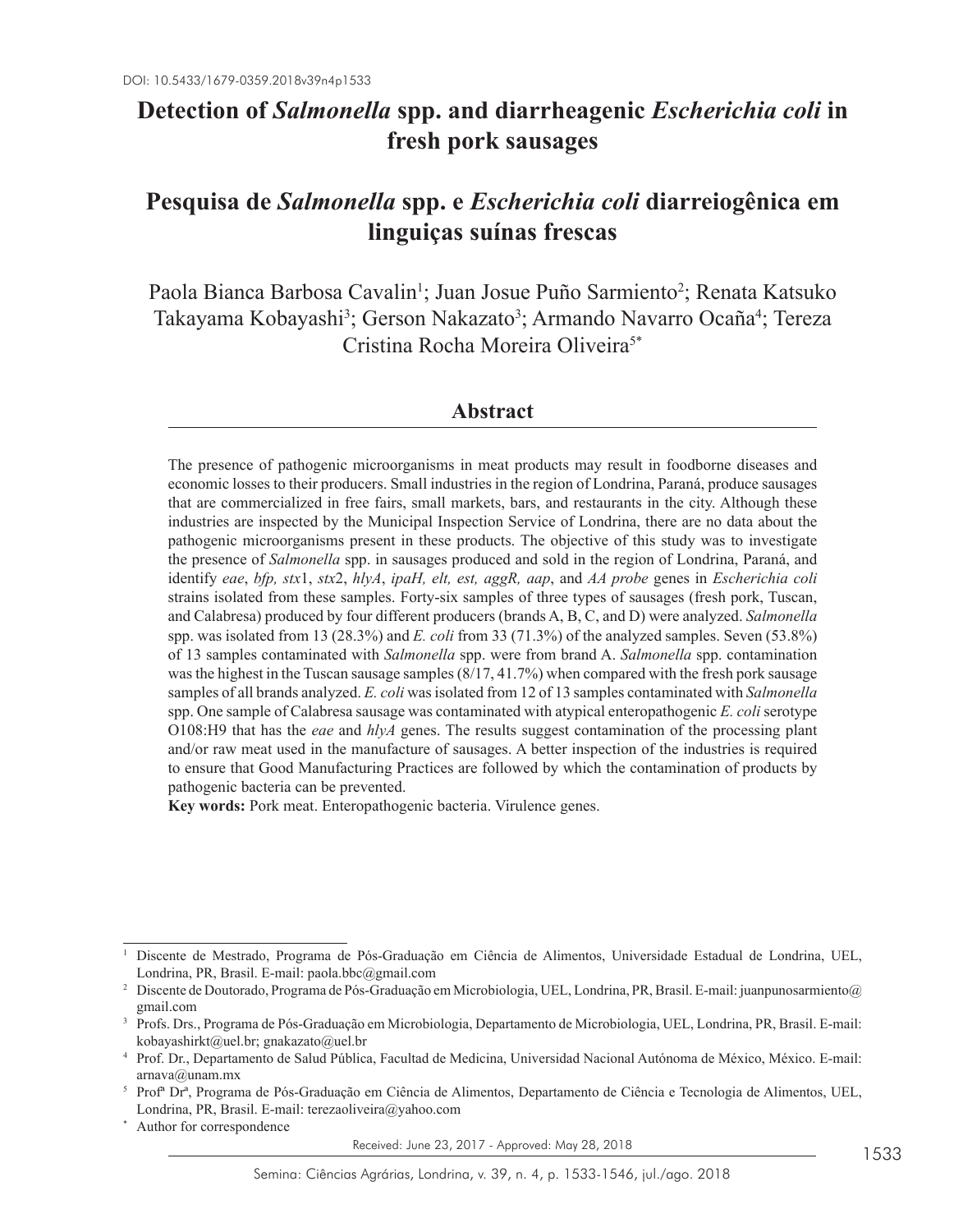## **Resumo**

A presença de microrganismos patogênicos em produtos cárneos pode levar a doenças de origem alimentar e perdas econômicas aos seus produtores. Pequenas indústrias da região de Londrina, Paraná, produzem embutidos que são comercializados em feiras livres, pequenos mercados, bares e restaurantes da cidade. Embora essas indústrias sejam fiscalizadas pelo Serviço de Inspeção Municipal de Londrina, não existem dados sobre microrganismos patogênicos presentes nesses produtos. Os objetivos deste estudo foram pesquisar a presença de *Salmonella* spp. em amostras de linguiças produzidas e comercializadas na região de Londrina, Paraná, e identificar os genes de virulência *eae*, *bfp, stx*1, *stx*2, *hlyA*, *ipaH, elt, est, aggR, aap* e *AA probe* das cepas de *E. coli* isoladas dessas amostras. Quarenta e seis amostras de três tipos de linguiça (suína fresca, toscana e calabresa) produzidas por quatro diferentes produtores (marcas A, B, C e D) foram analisadas. *Salmonella* spp. foi isolada em 13 (28.3%) amostras e *E. coli* em 33 (71.3%) amostras. Das 13 amostras contaminadas com *Salmonella* spp., sete (53.8%) foram da marca A. A contaminação por *Salmonella* spp. foi maior nas amostras de linguiça toscana (8/17 – 41.7%) quando comparada com a contaminação encontrada nas amostras de linguiça suína (4/22 – 18.2%), independente da marca analisada. *E. coli* foi isolada de 12 das 13 amostras contaminadas com *Salmonella* spp. Uma amostra de linguiça calabresa estava contaminada com *E. coli* enteropatogênica clássica atípica do sorotipo O108:H9, que apresentava genes *eae* e *hlyA*. Os resultados obtidos sugerem contaminação da planta de processamento e ou das matérias primas utilizadas na fabricação das linguiças. Uma fiscalização mais adequada das indústrias se torna necessária para que as Boas Práticas de Fabricação sejam atendidas e, consequentemente, prevenida a contaminação do produto por bactérias patogênicas.

**Palavras-chave:** Carne suína. Bactérias enteropatogênicas. Genes de virulência.

#### **Introduction**

The prevention of meat product contamination is a challenge faced by the meat industry. The presence of pathogenic microorganisms in these food products may result in foodborne diseases and economic losses to their producers, such as the need to dispose of the contaminated batch and lawsuits by consumers who become ill due to the *ingestion of*  the contaminated product.

Many studies have reported the isolation of diarrheagenic *E. coli* and *Salmonella* spp. in pork meat and its derivates (MÜRMANN et al., 2007; LIMA et al., 2011; CHARIMBA et al., 2012; RANTSIOU et al., 2012; CABRAL et al., 2014). According to the Brazilian Health Ministry, 6,848 outbreaks of foodborne diseases were reported between 2007 and 2016 that resulted in 121,283 cases of illness, 17,517 hospitalizations (14.5%), and 111 deaths (0.09%). The main etiologic agents responsible for the outbreaks were *Salmonella* spp. (7.3%), *Escherichia coli* (7.3%), and

*Staphylococcus aureus* (5.7%). The contaminated food was not identified in majority of the reported outbreaks (66.9%). Mixed foods were the main cause of the outbreaks where the contaminated food had been identified (2,266, 33.1%). Raw pork meat and derivatives and pork offal were responsible for 103 (4.5%) of the reported outbreaks that had known etiology (BRASIL, 2017).

Eight diarrheagenic *E. coli* (DEC) groups are known: shiga toxin-producing *E. coli* (STEC), which includes the subgroup enterohemorrhagic *E. coli* (EHEC); typical and atypical enteropathogenic *E. coli* (EPECt and EPECa); enterotoxigenic *E. coli* (ETEC); enteroinvasive *E. coli* (EIEC); enteroaggregative *E. coli* (EAEC); diffusely adherent *E. coli* (DAEC); and adherent invasive *E. coli* (AIEC). Enteroaggregative hemorrhagic *E. coli* (EAHEC) O104:H4 is an emerging *E. coli* pathotype associated with an outbreak that occurred in Germany in May 2011. The genes used for genetic characterization of these groups are *stx*1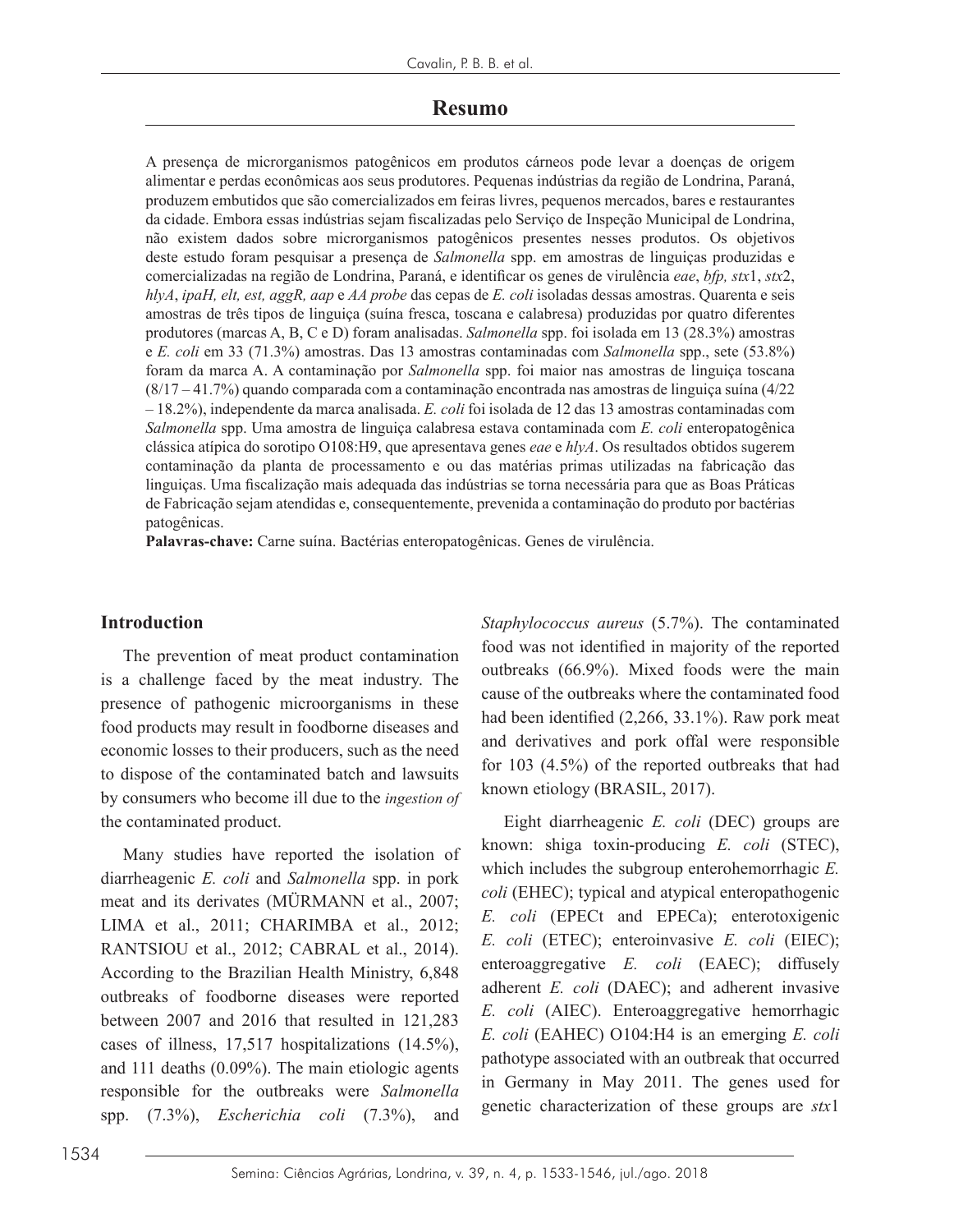and *stx*2 (STEC); *stx*1, *stx*2, and *eae* (EHEC); *eae* (EPECa); *eae* and *bfp* (EPECt); enterotoxin genes LT and ST and colonization factors (ETEC); *ipaH* and *ial* (EIEC); and *aggR, aap*, and *AA probe* (EAEC) (CROXEN et al., 2013). Genes for the genetic characterization of AIEC have not yet been characterized and there is no agreement among authors for the genetic characterization of DAEC (NATARO; KAPER, 1998; CROXEN et al., 2013). EAHEC O104:H4 is an enteroaggregative *E. coli* with the *stx*2a encoding gene (BEUTIN; MARTIN, 2012).

The incidence of gastroenteritis caused by EAEC and EPEC, specially EPECa, has increased in Brazil (REGUA-MANGIA et al., 2004; FRANZOLIN et al., 2005; MORENO et al., 2010; LOZER et al., 2013; DIAS et al., 2016). In the last few years, EPECa was isolated as the cause of gastroenteritis in Brazil in more cases than EPECt, and as a shiga toxin-producing *E. coli* (STEC), it is an emerging food pathogen (SCHMIDT, 2010).

EPECa serotypes have already been reported in the feces of pig, and pork meat may be a vehicle of transmission of this bacterium to humans. The infection of pig herds by *Salmonella* tends to be a persistent problem in food production systems. Submandibular lymph nodes and tonsils of pigs contaminated by *Salmonella* spp. may remain in the carcasses after slaughter, and combined with head region muscles, be used in processed meat manufacturing.

Brazil is the fourth largest producer and exporter of pork meat. In 2016, Brazil produced about 3.7 million tons and 19.6% of this was exported. In Brazil, the per capita consumption of pork meat in 2016 was 14.4 kg. Paraná is the second largest producer of pork meat and produced 13.2% of the total of the pork meat exported by Brazil in 2016. In this year, 13.2% of swine slaughtered in Brazil was in Paraná (ABPA, 2017).

In Londrina, Paraná, Brazil and the *surrounding areas* there are some meat processing industries that commercialize their products in free fairs, small markets, bars, and restaurants of the city. The Municipal Inspection Service of Londrina is responsible for the inspection of these industries. However, there are no data about the pathogenic microorganisms present in these products.

The aims of this study were to evaluate the presence of *Salmonella* spp. in sausage samples produced and commercialized in Londrina, and identify *eae*, *bfp, stx*1, *stx*2, *hlyA*, *ipaH, elt, aggR, aap*, and *AA probe* genes in *E. coli* strains isolated from the sausage samples.

# **Material and Methods**

## *Sampling*

Forty-six samples of three types of fresh sausages (22 fresh pork, 17 Tuscan, and 7 Calabresa) produced by four different producers of Londrina, Paraná, Brazil and the *surrounding* areas were purchased weekly from March to July 2015 in four supermarkets of Londrina. The brands were nominated as A, B, C, and D. The number of samples from brands C and D were smaller because these brands were not always available for purchase.

## *Salmonella spp. detection*

*Salmonella* spp. detection was performed according to Silva et al. (2017). Twenty-five grams of each sample was homogenized in 225 mL of buffered peptone water in a Stomacher blender (Stomacher 400, Seward, Worthing, England). After incubation at 35°C for 24 h, 1.0 mL and 0.1 mL aliquots of the non-selective enrichment were inoculated, respectively, in 10 mL of Selenite Cystine Broth (SC) (Himedia Laboratories Pvt. Ltd., Mumbai, India) and in 10 ml of Rappaport-Vassiliadis (RV) broth (Himedia Laboratories). The SC broth was incubated at 35°C and RV broth at 42°C for 24 h. Hektoen agar (Himedia Laboratories) and Xylose Lysine Deoxycholate (XLD) (Himedia Laboratories) used as selective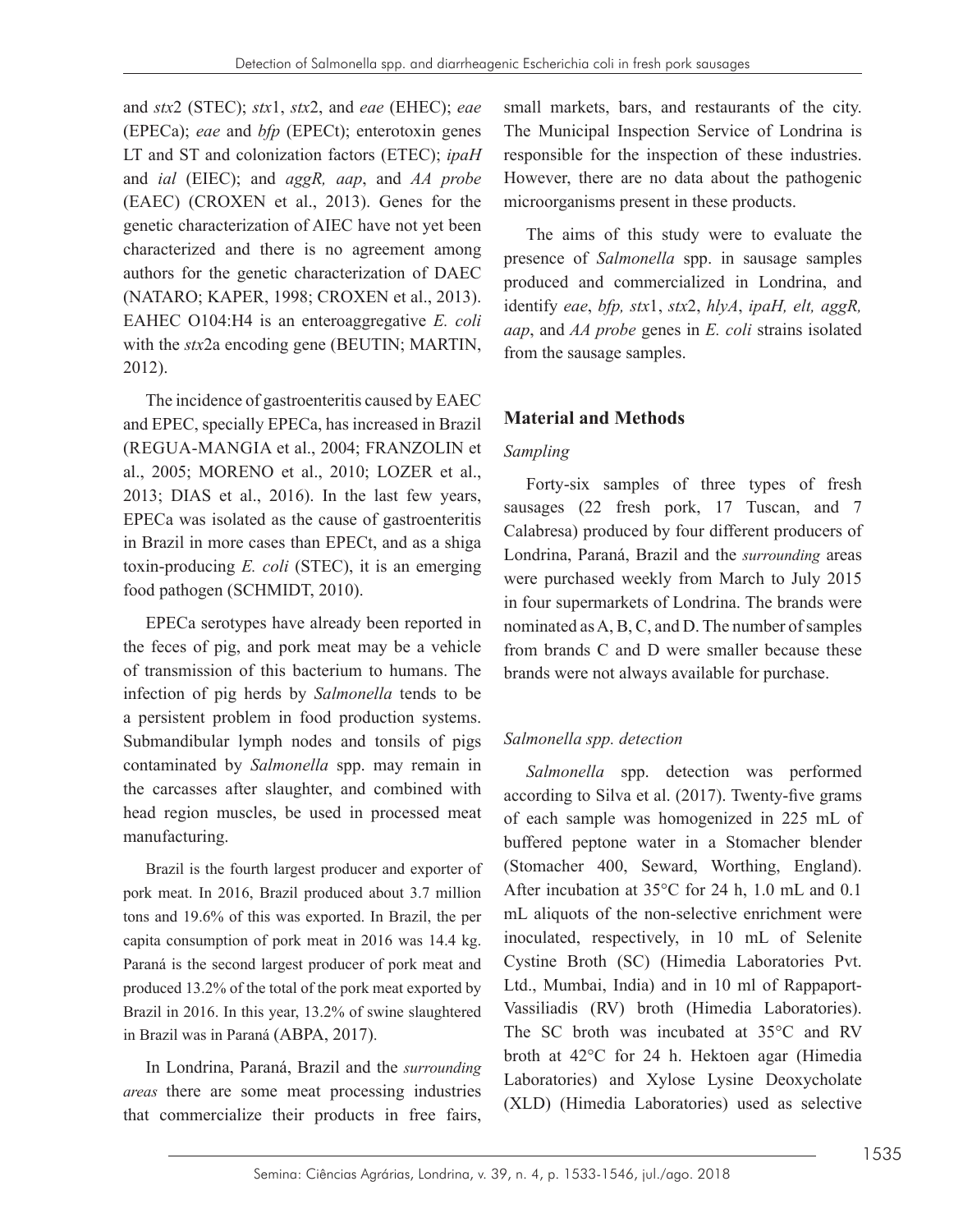and differential media, were incubated at 35°C for 24 h. Biochemical screening using motility, production of indole, decarboxylation of lysine, and hydrolysis of urea was carried out with the characteristic colonies of *Salmonella* spp. The confirmation of *Salmonella* genus was performed using the agglutination technique with polyvalent antiserum anti-*Salmonella* spp. according to the manufacturer's recommendation (Probac do Brasil, São Paulo, Brasil).

#### *Isolation of E. coli*

*E. coli* isolation was carried out using traditional culture media according to Silva et al. (2017). Twenty-five grams of each sample was homogenized in 225 mL of buffered peptone water in a Stomacher blender (Stomacher 400). Aliquots of 1 mL were inoculated in tubes containing 10 mL of sodium lauryl sulfate (SLS) (Himedia Laboratories) and incubated at 35°C for 24 h. After incubation, SLS tubes were inoculated in eosin methylene blue (EMB) (Himedia Laboratories) and xylose lysine deoxycholate agar (XLD) (Himedia Laboratories) and incubated at 35°C for 24 h. The colonies that were lactose positive and non- $H_2S$  producing were submitted to the following biochemical screening: production of indole, lactose fermentation with gas production, and citrate as the sole source of carbon. The *E. coli* strains were stored in nutrient agar (Himedia Laboratories).

## *DNA extraction of E. coli strains for use in PCR*

*E. coli* strains stored in nutrient agar were resuspended in sterile saline solution and cultivated on MacConkey agar (Himedia Laboratories Pvt. Ltd., Mumbai, India). After incubation at 35°C for 24 h, colonies were resuspended in 200 µL of sterile water, boiled in a water bath for 10 min, and centrifuged at 10,000 ×*g* for 5 min. The supernatant was used as DNA target in the amplification reactions.

# *Positive and negative controls used in the PCR assays*

The diarrheagenic *E. coli* strains used as positive controls in PCR assays were EHEC ATCC® 43889™ (*stx*2+, *eae*+, and *hlyA*+), EPEC 2348/69 (*eae*+ and *bfp*+), EHEC H30 (*stx*1+), EIEC O152 (*ipaH+),* ETEC H10407 (*elt*+), ETEC B41 (*est*+), and EAEC O42 (*aggR*+). *E. coli* K12, Hb101, and DH5α were used as negative controls.

## *PCR conditions for the detection of the virulence genes of diarrheagenic E. coli*

The virulence genes of diarrheagenic E. *coli* were detected using the following virulence markers: *eae* (a gene that encodes intimin present in EPEC and EHEC), *bfp* (a gene that encodes *bfp* present in typical EPEC), *aggR* (a transcriptional activator for AAFs in EAEC), *elt* and *est* (genes that encoded LT and ST toxins in ETEC), *ipaH* (a gene present in the invasion plasmid that encodes the H antigen in EIEC), *stx*1 and *stx*2 (genes that encode the shiga toxin in STEC), and *hlyA* (a gene that encodes enterohemolysin in EHEC). The primer sequences and sizes of the amplified DNA are described in Table 1. The conditions used in the PCR assays are presented in Table 2.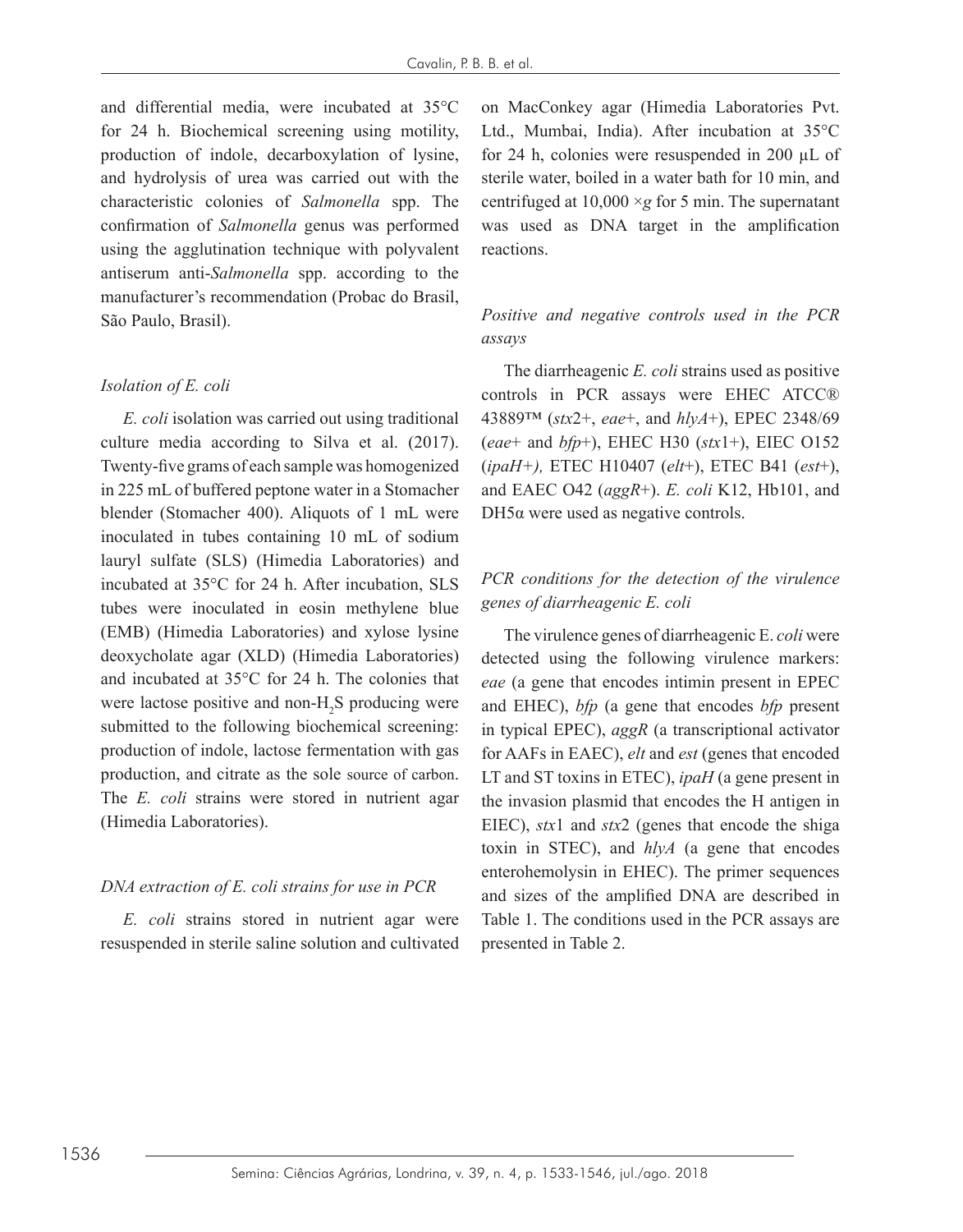| Genes                   | Primers $(5'$ -3')              | PCR product (bp) |  |  |
|-------------------------|---------------------------------|------------------|--|--|
| hlyA <sup>T</sup>       | (F) GCATCATCAAGCGTACGTTCC       | 534              |  |  |
|                         | (R) AATGAGCCAAGCTGGTTAAGCT      |                  |  |  |
|                         | (F) GACCCGGCACAAGCATAAGC        | 384              |  |  |
| eae <sup>1</sup>        | (R) CCACCTGCAGCAACAAGAGG        |                  |  |  |
|                         | (F) ATAAATCGCCATTCGTTGACTAC     | 180              |  |  |
| stx1'                   | (R) AGAACGCCCACTGAGATCATC       |                  |  |  |
| stx2 <sup>1</sup>       | (F) GGCACTGTCTGAAACTGCTCC       | 255              |  |  |
|                         | (R) TCGCCAGTTATCTGACATTCTG      |                  |  |  |
| $elt^2$                 | (F) GGCGACAGATTATACCGTGC        | 190              |  |  |
|                         | (R) CGGTCTCTATATTCCCTGTT        |                  |  |  |
|                         | (F) TTCCTTGACCGCCTTTCCGATACCGTC | 600              |  |  |
| $ipaH^2$                | (R) GCCGGTCAGCCACCCTCTGAGAGTAC  |                  |  |  |
|                         | (F) AATGGTGCTTGCGCTTGCTGC       | 326              |  |  |
| $bfp^2$                 | (R) GCCGCTTTATCCAACCTGGTA       |                  |  |  |
|                         | (F) CTTGGGTATCAGCCTGAATG        |                  |  |  |
| aap <sup>3</sup>        | (R) AACCCATTCGGTTAGAGCAC        | 310              |  |  |
|                         | (F) CTAATTGTACAATCGATGTA        |                  |  |  |
| $aggR^3$                | (R) AGAGTCCATCTCTTTGATAAG       | 457              |  |  |
|                         | (F) CTGGCGAAAGACTGTATCAT        |                  |  |  |
| $AA$ probe <sup>3</sup> | (R) CAATGTATAGAAATCCGCTGTT      | 629              |  |  |

**Table 1.** Primers used for detection of the virulence genes of diarrheagenic *E. coli*.

<sup>1</sup> Paton & Paton, 1998; <sup>2</sup> Aranda et al., 2004; <sup>3</sup> Cerna, Nataro & Estrada-Garcia, 2003.

| <b>Table 2</b> . The amplification conditions used in the PCR assay for the detection of eae, $bfp$ , stx1, stx2, hlyA, ipaH, elt, |  |  |  |  |
|------------------------------------------------------------------------------------------------------------------------------------|--|--|--|--|
| aggR, aap, and AA probe genes of E. coli isolated from sausage samples.                                                            |  |  |  |  |

| Genes                                             | PCR reaction mixture*                                                                                                                                                                                                                                                                                  | Amplification conditions                                                                                                                                                                                                                                                                   | References                                                                 |
|---------------------------------------------------|--------------------------------------------------------------------------------------------------------------------------------------------------------------------------------------------------------------------------------------------------------------------------------------------------------|--------------------------------------------------------------------------------------------------------------------------------------------------------------------------------------------------------------------------------------------------------------------------------------------|----------------------------------------------------------------------------|
| eae, $stx1$ ,<br>$\textit{stx2}$ , and<br>h l y A | 2.5 $\mu$ L of DNA template in a total reaction<br>volume of 25.0 $\mu$ L containing 1.5 U of Taq<br>DNA polymerase, 0.4 mM of dNTPs, 2.5<br>mM of MgCl <sub>2</sub> , 20.0 pmol/L of each primer,<br>2.5 µL of PCR buffer 10x**                                                                       | Initial denaturation at 95 <sup>o</sup> C for 5 min;<br>15 cycles of 95°C for 1 min, 2 min at<br>$65^{\circ}$ C, 1.5 min at 72 $^{\circ}$ C; 20 cycles of<br>94 °C for 1 min, 2 min at $60^{\circ}$ C, 2.5<br>min at $72^{\circ}$ C; and a final extension at<br>$72^{\circ}$ C for 7 min. | Paton $\&$<br>Paton (1988),<br>with some<br>modification                   |
| ipaH,<br><i>est</i> , and<br>elt                  | $2.5 \mu L$ of DNA template in a total reaction<br>volume of 25.0 $\mu$ L containing 1.0 U of Taq<br>DNA polymerase, 0.4 mM of dNTPs, 2.5<br>mM of MgCl <sub>2</sub> , 20.0 pmol/L of each primer,<br>2.5 µL of PCR buffer 10x**                                                                       | Initial denaturation at $95^{\circ}$ C for 5<br>min, followed by 40 cycles of $95^{\circ}$ C<br>for 1 min, 2 min at $54^{\circ}$ C, 1.0 min at<br>72 $\degree$ C; and a final extension at 72 $\degree$ C<br>for $7 \text{ min}$ .                                                         | Aranda<br>(2004),<br>with some<br>modification                             |
| aap,<br>$aggR$ ,<br>and $AA$<br>probe             | 2.5 $\mu$ L of DNA template in a total reaction<br>volume of 20.0 $\mu$ L containing 1.0 U of Taq<br>DNA polymerase, 0.4 mM of dNTPs, 2.5<br>mM of MgCl <sub>2</sub> , 10.0 pmol/L of <i>aap</i> primer,<br>15.0 pmol/L of aggR primer, and 20.0 pmol/L<br>AA probe primer, 2.5 µL of PCR buffer 10x** | Initial cycle at $50^{\circ}$ C for 2 min,<br>denaturation at $95^{\circ}$ C for 3 min,<br>followed by 40 cycles of 95°C for 40<br>s, 40 s at 59 $^{\circ}$ C, 40 s at 72 $^{\circ}$ C; and a<br>final extension at $72^{\circ}$ C for 7 min.                                              | Cerna, Nataro<br>& Estrada-<br>Garcia (2003),<br>with some<br>modification |

continue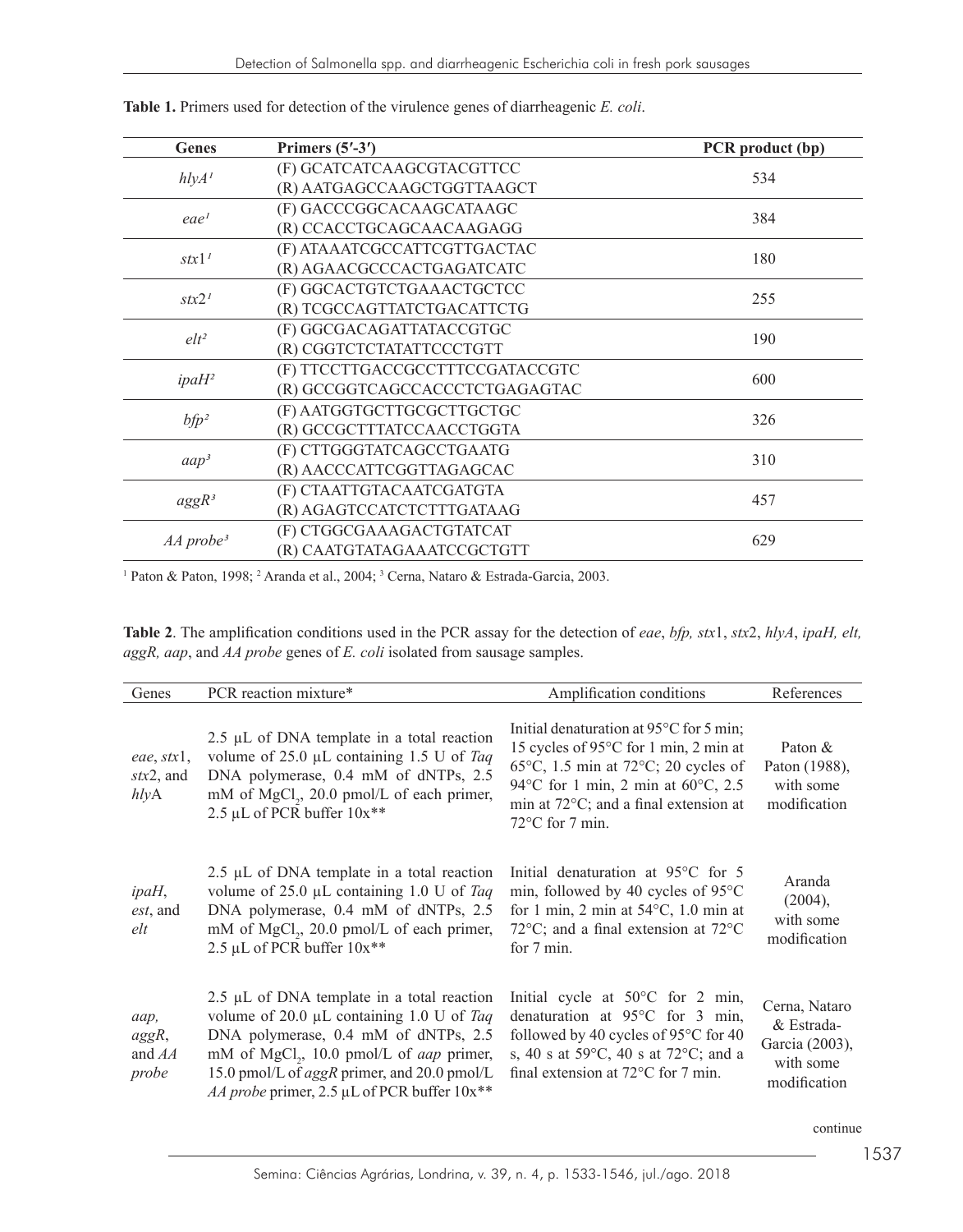continuation

| bfp | $2.5 \mu L$ of DNA template in a total reaction<br>volume of 25.0 $\mu$ L containing 1.0 U of Taq<br>DNA polymerase, 0.4 mM of dNTPs, 2.5<br>mM of MgCl <sub>2</sub> , 20.0 pmol/L of <i>bpf</i> primer, 2.5<br>$\mu$ L of PCR buffer $10x**$ | Initial cycle at $50^{\circ}$ C for 2 min,<br>denaturation at $95^{\circ}$ C for 3 min.<br>followed by 40 cycles of 95 $\degree$ C for 40<br>s, 40 s at 59 $^{\circ}$ C, 40 s at 72 $^{\circ}$ C; and a<br>final extension at $72^{\circ}$ C for 7 min. | Aranda<br>$(2004)$ .<br>with some<br>modification |
|-----|-----------------------------------------------------------------------------------------------------------------------------------------------------------------------------------------------------------------------------------------------|---------------------------------------------------------------------------------------------------------------------------------------------------------------------------------------------------------------------------------------------------------|---------------------------------------------------|
|-----|-----------------------------------------------------------------------------------------------------------------------------------------------------------------------------------------------------------------------------------------------|---------------------------------------------------------------------------------------------------------------------------------------------------------------------------------------------------------------------------------------------------------|---------------------------------------------------|

\* Invitrogen Life Technologies, Alameda, CA, EUA

\*\* 20 mM Tris-HCl, 50 mM KCl, pH 8.4.

All amplification reactions were performed in Veriti® thermocycler (Applied Biosystems®, Foster City, CA, USA). Aliquots of 10 μL of each reaction were homogenized with 1 μL 20x Red Gel (Biotium®, Hayward, CA, USA). The electrophoresis was carried out on 2% agarose in 1x Tris-Borate-EDTA buffer [Tris (Invitrogen®) 90 mM; boric acid (Nuclear, Diadema, São Paulo) 90 mM, EDTA (Nuclear) 2 mM] at 70 V for 100 min. A DNA fragment of 1 Kb (Invitrogen®) was used as molecular size marker. Gels were viewed under ultraviolet light (UV) (Loccus Biotecnologia Molecular, Cotia, São Paulo, Brasil) and photodocumented (L-Pix Image Versão 1.21, Loccus Biotecnologia Molecular). Samples showing bands corresponding to the *hly*A gene in the multiplex PCR were confirmed by uniplex PCR using only the *hly*A primers.

#### *Serotyping of diarrheagenic E. coli*

After detection of the virulence genes of diarrheagenic *E. coli* by PCR, one of the *E. coli*

strains that harbored the *eae* and *hly*A genes was serotyped at the Health Public Department, Medicine Faculty, National University of Mexico, Mexico City.

#### **Results and Discussion**

*Salmonella* spp. were isolated in 13 (28.3%) and *E. coli* in 33 (71.3%) of the 46 pork sausage samples analyzed in this study. The contamination by *Salmonella* spp. was higher in Tuscan sausage samples (8/17, 41.7%) than in fresh pork sausage samples (4/22, 18.2%). *E. coli* were isolated in 12 of 13 samples positive for *Salmonella* spp. (Table 3). Seven (53.8%) of 13 samples contaminated with *Salmonella* spp. were from brand A. Additionally, five from the eight samples of Tuscan sausages positive for *Salmonella* spp. (62.5%) were also from this brand. All samples of fresh pork and Tuscan sausage from brand A were contaminated by *E. coli*. A high percentage of contamination by *E. coli* also was found in fresh pork and Tuscan sausages from brand B (12/15, 80.0%).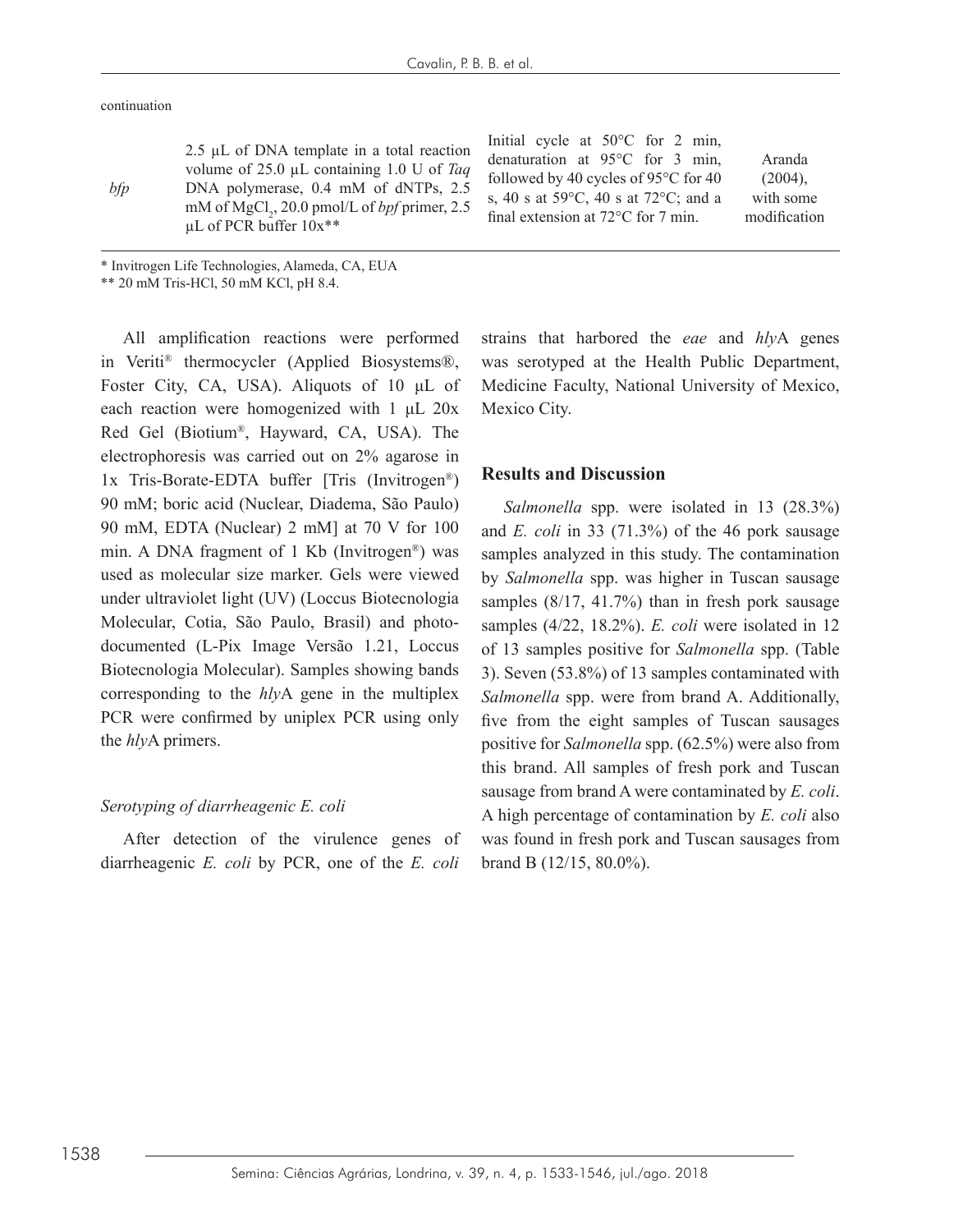| Producer<br>(No. samples analyzed) | Type of sausage                   | No. of<br>samples                | <b>Samples</b><br>contaminated with<br>E. coli | Samples contaminated<br>with Salmonella |
|------------------------------------|-----------------------------------|----------------------------------|------------------------------------------------|-----------------------------------------|
| A<br>$(n = 18)$                    | Calabresa<br>Fresh pork<br>Tuscan | 2<br>9<br>7                      | $\theta$<br>9                                  | $\theta$<br>2<br>5                      |
| B<br>$(n = 18)$                    | Calabresa<br>Fresh pork<br>Tuscan | 3<br>10<br>5                     | $\Omega$<br>10<br>$\overline{2}$               | $\theta$<br>2                           |
| C<br>$(n = 5)$                     | Calabresa<br>Fresh pork<br>Tuscan | $\theta$<br>2<br>3               | $\Omega$                                       | $\theta$                                |
| D<br>$(n = 5)$                     | Calabresa<br>Fresh pork<br>Tuscan | $\overline{2}$<br>$\overline{c}$ | 1 <sup>a</sup>                                 |                                         |

**Table 3.** Results of the detection of *Salmonella* spp. and *E. coli* in samples of Calabresa, fresh pork, and Tuscan sausages analyzed.

*a* Sample contaminated with EPECa O108:H9 that harbored the genes *eae* and *hlyA.*

The number of samples from brands  $C$  (n=5) and D (n=5) were smaller than those from brands A (n=18) and B (n=18). However, *E. coli* and *Salmonella* were also isolated in samples from these two brands. Two out of seven samples of Calabresa sausage from brand D were contaminated with *Salmonella* spp. One of the samples was also contaminated with *E. coli* serotype O108:H9 that harbored the genes *eae* and *hlyA*.

Other studies conducted in the South of Brazil have reported percentages of isolation of *Salmonella* spp. in sausages similar to that found in this work (13/46, 28.3%). Mürmann et al. (2009) and Souza et al. (2014) detected *Salmonella* spp. in 24.4% (84/336) and 30.0% (6/20) of the fresh sausage samples analyzed in Porto Alegre, RS and in Cascavel, PR, respectively. In Niteroi, Rio de Janeiro, the percentage of fresh sausages contaminated with *Salmonella* spp. was higher

than that found in the present study and ranged from 37.0% (10/27) to 53.0% (58/91) (LIMA et al., 2011; CABRAL, et al., 2014). However, in other studies conducted in Brazil, the contamination of pork meat and its derivatives was much lower, with percentages ranging from 5.0 to 17.9% (CHAVES et al., 2000; LOBO et al., 2001; SPRICIGO et al., 2008a; BEZERRA et al., 2012).

The prevalence of *Salmonella* spp. in the brand B samples may be related to the contamination of the pork meat or other ingredients used in the production of some batches. Two fresh pork and one Tuscan sausage sample was collected at an interval of four months. *Salmonella* spp. was not isolated from samples collected in the intermediate period. However, it should be noted that *E. coli* was isolated in 12 (80.0%) of the 15-fresh pork and Tuscan sausage samples of this brand, which indicated inadequate hygienic-sanitary conditions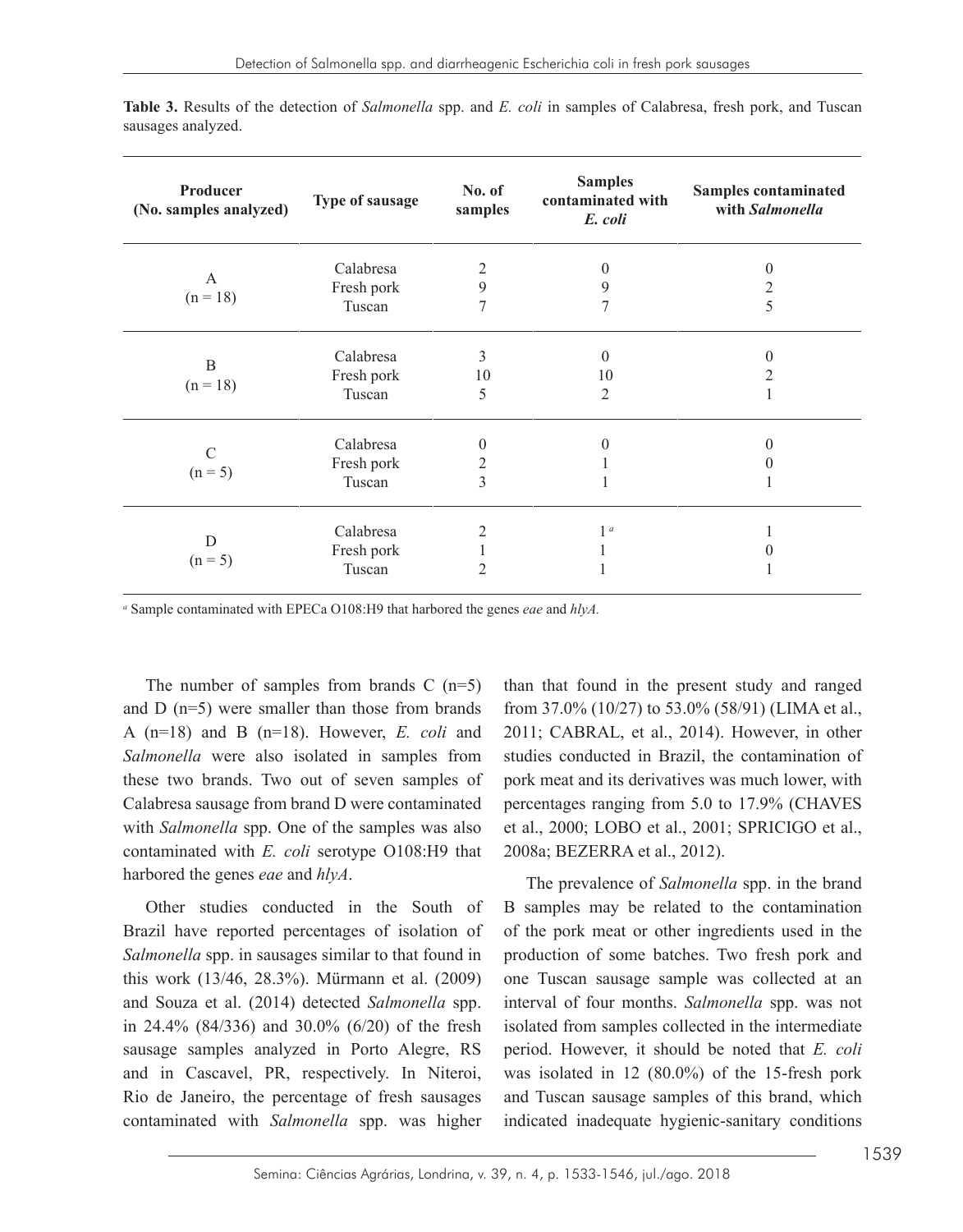of processing, or the contamination of raw pork meat.

Lima et al. (2011) in Niterói, Rio de Janeiro analyzed the surface of sausages using swabs and subsequently the meat from these same samples. The meat of 33.0% of the samples was contaminated with *Salmonella* spp. while contamination was only present on the surface in 11.0% of the samples. These results indicated that the contamination probably occurred due to the use of pork raw meat contaminated with *Salmonella*. In another study conducted by Cabral et al. (2014), there was no statistical difference in the *Salmonella* contamination of sausages analyzed in their original packaging compared to those repackaged by the market itself or sold in bulk to the consumer. These authors have suggested that food handling and storage in retail outlets appear to play a minor role in the contamination of sausages and that the main cause of contamination of the product is the contaminated raw pork meat used in the manufacture of sausages.

Infection of swine herds by *Salmonella* spp. tends to be a persistent problem in production systems. Castagna et al. (2004b) reported a high percentage of pigs carrying *Salmonella* spp. in submandibular lymph nodes and tonsils, which may remain in the carcass after slaughter. These parts can be used along with the head muscles in the manufacture of sausages and mechanically separated meat. These ingredients, when contaminated, may be responsible for the presence of *Salmonella* in those products. The removal of the tonsils from carcass after slaughter does not eliminate the risk of contamination, but it can be reduced in about 30.0%. The removal of the submandibular lymph nodes during processing is difficult because they are firmly attached to the musculature of the head (CASTAGNA et al., 2004a).

It is almost impossible to avoid crosscontamination of carcasses during the slaughter of swine. The use of only Good Manufacturing Practices in the slaughter process does not seem to be effective in reducing the meat contamination by *Salmonella* spp. More effective measures are related to the production of *Salmonella* spp. free swine and decontamination of the carcasses (BERENDS, 1998).

The percentage of contamination, 12.6%, found in pork meat samples produced in Portugal is much higher than the percentage reported in the European Union (0.7%). This difference in contamination can be explained by the fact that Portugal does not have a national program for the control of *Salmonella* in primary production, although it has a monitoring system for the contamination of pork carcasses after slaughter. Control strategies should be implemented on farms to reduce carcass contamination because cross-contamination during slaughter is the most common form of contamination of pork meat and its derivatives (XAVIER et al., 2014).

The highest frequency of *Salmonella* isolation in the present study was in the Tuscan sausage samples from brand A (71.4%). Samples were collected weekly over a period of three months, suggesting possible contamination of the processing plant and not contamination of a single batch of the product. Two of the nine fresh pork sausage samples from the same brand were also positive for *Salmonella*.

Alban et al. (2002) reported contamination of <50 to 400 CFU of *Salmonella* spp./cm2 on the surface of the swine carcass, with a reduction of 2.0 to 3.0 log during the *sausage manufacture*. Mataragas et al. (2015) found that *Salmonella enterica* contamination can be reduced by 1.0 log or more during the sausage making *process*, in which changes in pH and water activity occur. Inhibition of multiplication occurs at pH values below 5.3 and therefore, the time and temperature at which raw meat remains at a pH above 5.3 are critical (LUCKE, 2000; ICMSF, 2005).

Although the reduction of contamination during sausage production may occur in Brazil, Mürmann et al. (2007) reported a count ranging from 0.03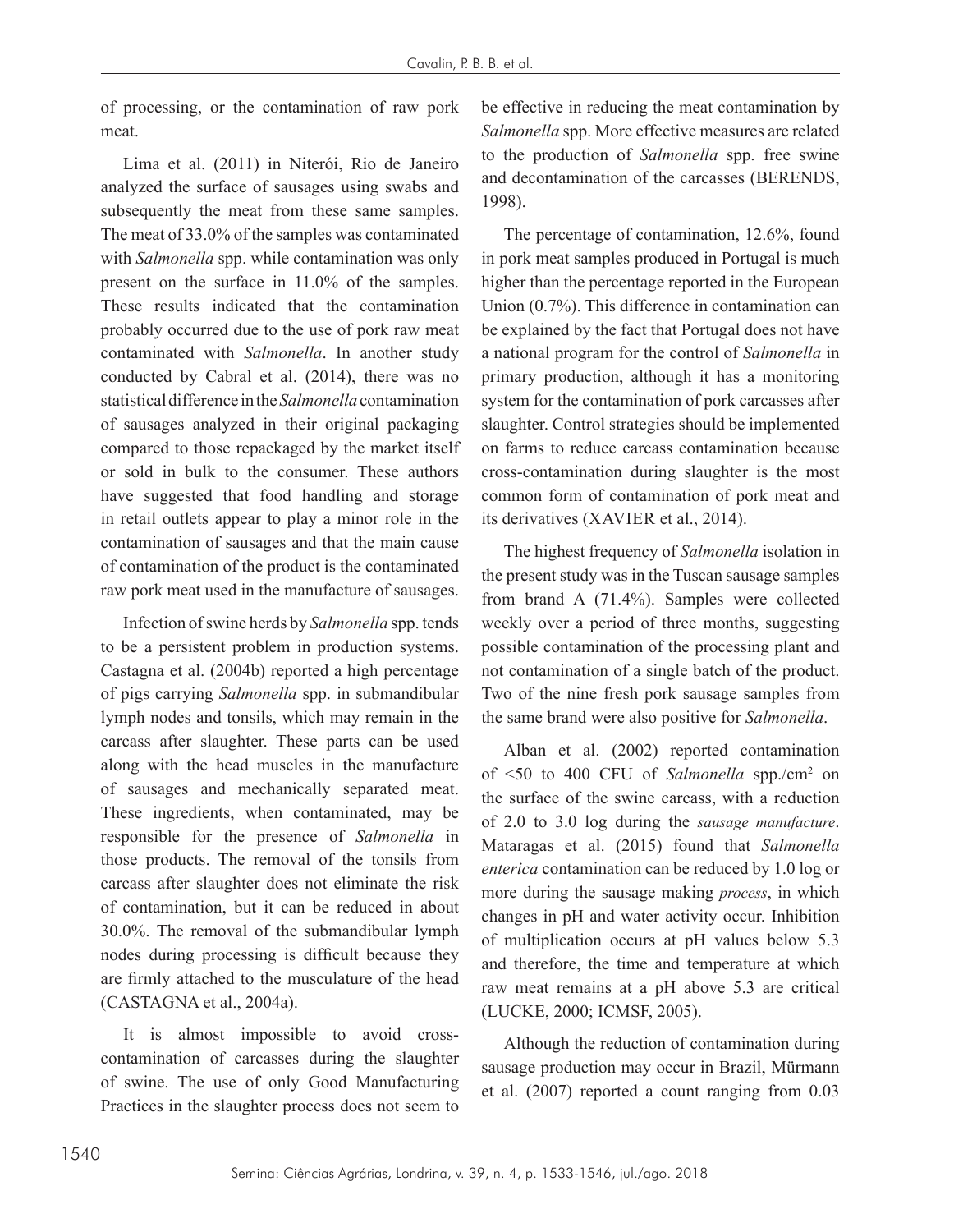NMP  $g^{-1}$  to 460 NMP  $g^{-1}$  and Spricigo et al. (2008b) found counts ranging from  $\leq$ 3 NMP g<sup>-1</sup> to 1100 NMP g-1 in the 54 positive samples analyzed. The Brazilian legislation defines that *Salmonella* spp. must be absent in 25 g of the analyzed sample (BRASIL, 2001).

None of the *E. coli* isolates analyzed in this study presented virulence genes used in the genetic characterization of enteroaggregative *E. coli* (EAEC), enterotoxigenic *E. coli* (ETEC), enteroinvasive *E. coli* (EIE), or shiga toxinproducing *E. coli* (STEC). A DEC strain was detected in a Calabresa sausage sample from brand D. This isolate harbored the genes *eae* and *hlyA* and was identified as EPECa O108: H9. The O108 serogroup was already associated with an outbreak of human gastroenteritis in the city of Mairiporã, SP, Brazil (VIEIRA et al., 2016) and the serotype O108: H9 has already been isolated from swine feces (FROHLICHER el al., 2008; MALIK et al., 2006). Although there is no evidence of transmission from animals to humans, it is believed that some isolates of EPECa could be zoonotic pathogens (GOMES et al., 2016).

The prevalence of infections caused by EPEC varies considerably according to age, socioeconomic status, and geographic region of the populations studied. EPECt isolates have always been strongly associated with childhood diarrhea; however, recent studies have shown a higher frequency of EPECa as a cause of diarrhea in Brazil and other South American countries (GOMES et al., 2004; ARAUJO et al., 2007; OCHOA et al., 2009; HANNAOUI et al., 2010; LOZER et al., 2013; RUGÉLES et al., 2010; SCHMIDT, 2010; ASSIS et al., 2014; GOMES et al., 2016).

Isolates of EPEC are classified as typical when they have the adhesion factor plasmid (EAF) and the *bfp* gene, in addition to the *eae* gene. The serogroups of EPECa differ from those of EPECt, indicating that few EPECa isolates are EPEC isolates that have

lost the EAF plasmid (SCHMIDT, 2010). Unlike EPECt, many EPECa isolates are found in several sick or healthy animal species. Recently, Borges et al. (2017) isolated EPEC (typical and atypical) and STEC in wild birds and feral pigeons in the city of São Paulo.

*E. coli* O108: H9 strain isolated in this study from Calabresa sausage did not present the *stx* gene. Enterohemorrhagic *E. coli* (EHEC) is a subtype of STEC that encodes, besides the *stx* gene, *hly*A and *eae* genes. The *eae* gene is responsible for the attaching and effacing (AE) lesion (CROXEN et al., 2013). According to Bielaszewska et al. (2007), EHEC isolates may lose *stx* genes during infection, isolation, or subculture. We do not believe that the serotype O108: H9 isolated in this study had lost the *stx* gene because it is not one of the classic serotypes of shiga toxin-producing *E. coli* (O157:H7, O26, O45, O103, O111, O121, and O145) (CROXEN et al., 2013).

Some brands of Calabresa sausages are subject to a cooking process during their production, allowing their consumption without previous cooking. Tuscan and pork sausages, however, are raw and prepared in barbecue or oven grills, baked in conventional ovens, or deep fried. Therefore, the risk for human health that this product may present is more related to the cross contamination to other foods, especially those ingested raw, or the ingestion of the sausage after inadequate thermal process (ESCARTIN et al., 2000; GORMAN et al., 2002).

The standardization and control of all stages of the sausage process are crucial to obtain a product free of contamination. Excessive handling, inappropriate sanitation of instruments and equipment, the absence or deficiency of Good Manufacturing Practices and Hazard Analysis Critical Control Points (HACCP) system affect the sanitary quality of this type of food. In addition, the lack of proper preparation instructions can lead to cross-contamination and consumption of contaminated products.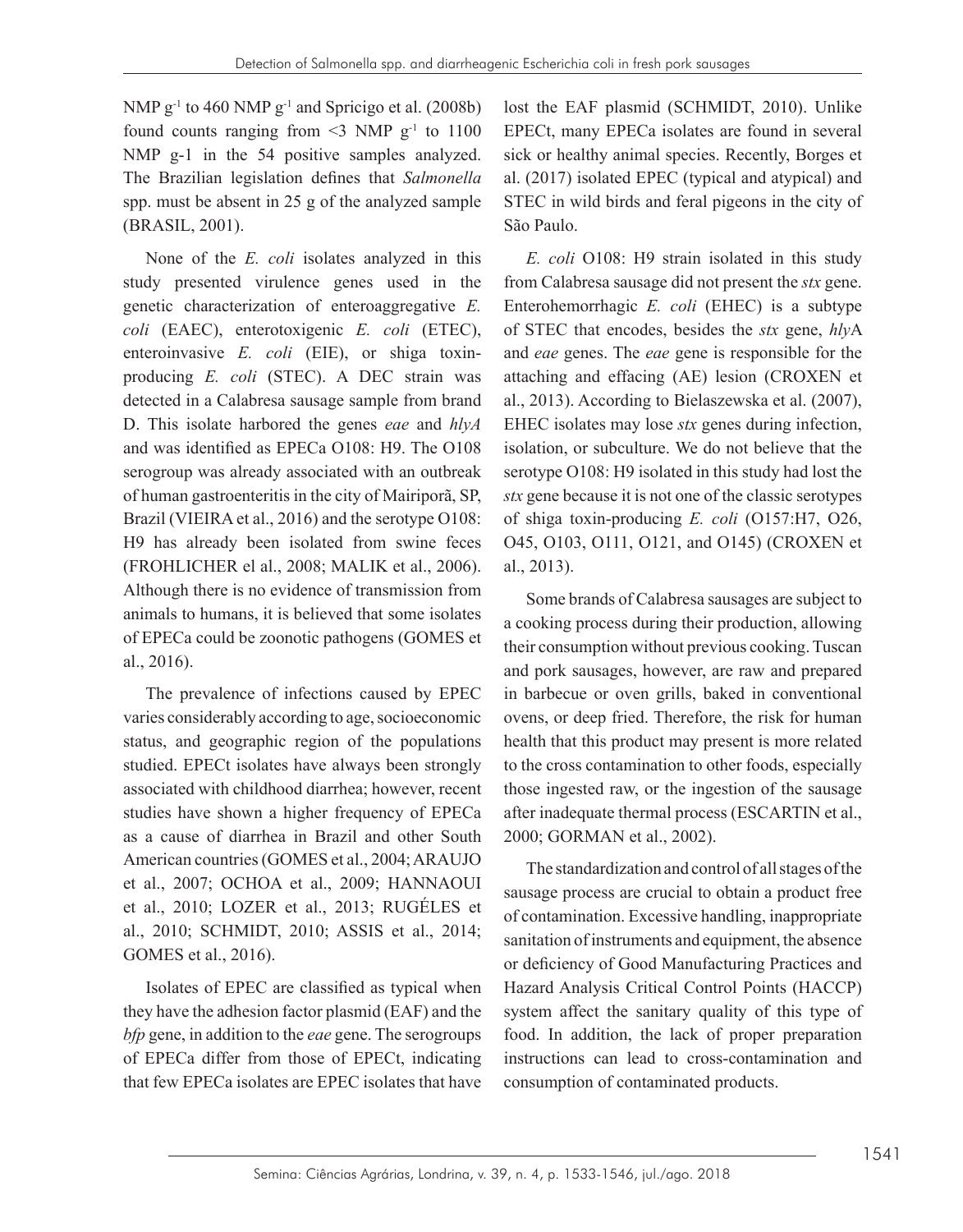## **Conclusion**

*Salmonella* spp. and *E. coli* were isolated in 28.3% and 71.3% of the analyzed samples, respectively. A sample of Calabresa sausage was contaminated with atypical enteropathogenic *E. coli* from serotype O108: H9, which harbored the *eae* and *hlyA* genes. The results suggest possible contamination of the processing plant and/or raw meat used in the manufacture of sausages. A better inspection of the industries is required to ensure that good manufacturing practices are followed and thus the contamination of the product by pathogenic bacteria be prevented.

## **Acknowledgment**

The authors express their gratitude to the CAPES (Coordenação de Aperfeiçoamento de Pessoal de Nível Superior) for the Master's scholarship of Paola Bianca Barbosa Cavalin and to the CNPq (Conselho Nacional de Desenvolvimento Científico e Tecnológico) for the financial support. The serotyping of *E. coli* was performed with the financial support of the *Dirección General de Asuntos del Personal Académico (DGAPA), Programa de Apoyo a Proyectos de Investigación e Innovación Tecnológica* (PAPIIT), project IN216417, UNAM, Mexico.

## **References**

ALBAN, L.; OLSEN, A. M.; NIELSEN, B.; SORENSEN, R.; JESSEN, B. Qualitative and quantitative risk assessment for human salmonellosis due to multi-resistant *Salmonella* Typhimurium DT 104 from consumption of Danish dry-cured pork sausages. *Preventive Veterinary Medicine*, Amsterdam, v. 52, n. 3-4, p. 251-265, 2002.

ASSIS, F. E. A.; WOLF, S.; SUREK, M.; DE TONI, F.; SOUZA, E. M.; PEDROSA, F. O.; FARAH, S. M. S. S.; PICHETH, G.; FADEL-PICHETH, C. M. T. Impact of *Aeromonas* and diarrheagenic *Escherichia coli* screening in patients with diarrhea in Paraná, Southern Brazil. *The Journal of Infection in Developing Countries*, Sassari, v. 8, n. 12, p. 1609-1614, 2014.

ARAUJO, J. M.; TABARELLI, G. F.; ARANDA, K. R. S.; FABBRICOTTI, U. F.; MENDES, C. M. F.; SCALETSKY, I. C. A. Typical enteroaggregative and atypical enteropathogenic types of *Escherichia coli a*re the most prevalent diarrhea-associated pathotypes among Brazilian children. *Journal of Clinical Microbiology*, Washington, v. 45, n. 10, p. 3396-3399, 2007.

ARANDA, K. R.; FAGUNDES-NETO, U.; SCALETSKY, I. C. Evaluation of multiplex PCRs for diagnosis of infection with diarrheagenic *Escherichia coli* and *Shigella* spp. *Journal of Clinical Microbiology*, *Washington,* v. 42, n. 1, p. 5849-5853, 2004.

ASSOCIAÇÃO BRASILEIRA DE PROTEÍNA ANIMAL – ABPA. Relatório Anual ABPA 2016**.** Disponível em: <http://abpa-br.com.br/setores/ avicultura/publicacoes/relatorios-anuais>. Acesso em: 27 out. 2017.

BERENDS, B. R.; VAN KNAPEN, F.; MOSSEL, D. A. A.; BURT, S. A.; SNIJDERS, J. M. A. Impact on human health of *Salmonella* spp. on pork in The Netherlands and the anticipated effects of some currently proposed control strategies. *International Journal of Food Microbiology*, Amsterdam, v. 44, n. 3, p. 219-229, 1998.

BEUTIN, L.; MARTIN, A. Outbreak of Shiga Toxin– Producing *Escherichia coli* (STEC) O104:H4 infection in Germany causes a paradigm shift with regard to human pathogenicity of STEC strains. *Journal of Food Protection*, Des Moines, v. 75, n. 2, p. 408-418, 2012.

BEZERRA, M. V. P.; ABRANTES, M. R.; SILVESTRE, M. K. S.; SOUSA, E. S.; ROCHA, M. O. C.; FAUSTINO, J. G.; SILVA, J. B. A. Avaliação microbiológica e físicoquímica de linguiça toscana no Município de Mossoró, RN. *Arquivos do Instituto Biológico*, São Paulo, v. 79, n. 2, p. 297-300, 2012.

BIELASZEWSKA, M; PRAGER, R.; KÖCK, R.; MELLMANN, A.; ZHANG, W.; TSCHÄPE, H.; TARR, P. I.; KARCH, H. Shiga toxin gene loss and transfer in vitro and in vivo during enterohemorrhagic *Escherichia coli* O26 infection in humans. *Applied and Environmental Microbiology*, Washington, v. 73, n. 10, p. 3144-3150, 2007.

BORGES, C. A.; CARDOZO, M. V.; BERALDO, L. G.; OLIVEIRA, E. S.; MALUTA, R. P.; BARBOZA, K. B.; WERTHER, K.; ÁVILA, F. A. Wild birds and urban pigeons as reservoirs for diahrreagenic *Escherichia coli* with zoonotic potential. *Journal of Microbiology*, Seoul, v. 55, n. 5. p. 344-348. 2017.

BRASIL. Ministério da Saúde. Agência Nacional de Vigilância Sanitária. Resolução RDC nº 12, de 02 de janeiro de 2001. Aprova o regulamento técnico sobre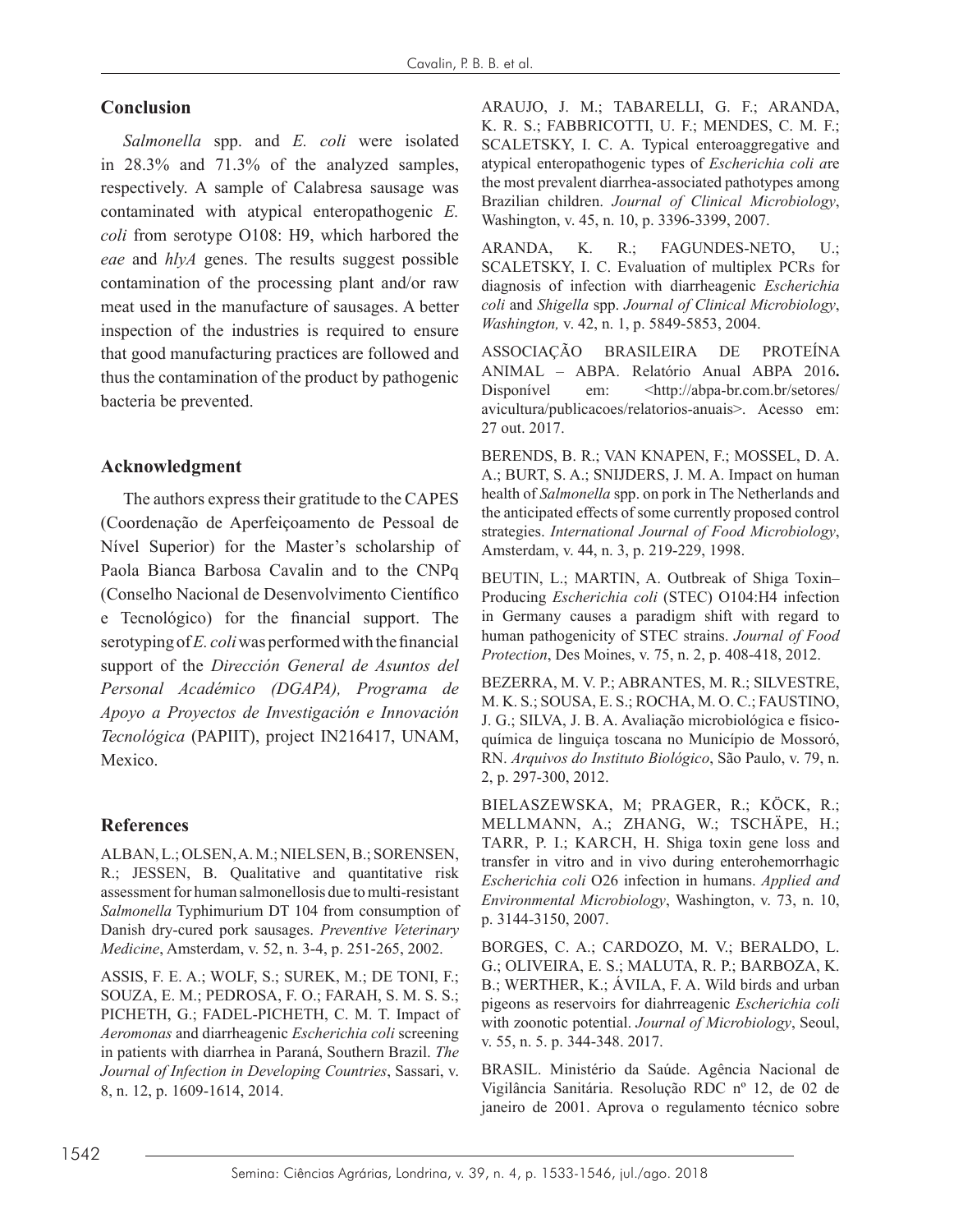padrões microbiológicos para alimentos. *Diário Oficial [da] República Federativa do Brasil*, Brasília, 10 jan. 2001. Seção 1, p. 45-53.

\_\_\_\_\_\_. Ministério da Saúde. Secretaria de Vigilância em Saúde. *Surtos de doenças transmitidas por alimentos no Brasil***.** [S.l.: s.n.], dez. 2016. Disponível em: <http://portalarquivos.saude.gov.br/ images/pdf/2016/ dezembro/09/Apresentacao-Surtos-DTA-2016.pdf>. Acesso em: 10 jan. 2017.

CABRAL, C. C.; CONTE-JUNIOR, C. A.; SILVA, J. T.; PASCHOALIN, V. M. F. *Salmonella* spp. contamination in fresh pork and chicken sausages marketed in Niterói and Rio de Janeiro, Brazil. *Journal fur Verbraucherschutz und Lebensmittelsicherheit*, Heidelberg, v. 9, n. 3, p. 243- 249, 2014.

CASTAGNA, S. M. F.; SCHWARZ, P.; CANAL, C. W.; CARDOSO, M. Presença de *Salmonella* sp. no trato intestinal e em tonsilas/linfonodos submandibulares de suínos ao abate. *Arquivo Brasileiro de Medicina Veterinária e Zootecnia*, Belo Horizonte, v. 56, n. 3, p. 300-306, 2004b.

CASTAGNA, S. M. F.; SCHWARZ, P.; CANAL, C. W.; CARDOSO, M. R. I. Prevalência de suínos portadores de *Salmonella* sp. ao abate e contaminação de embutidos tipo frescal. *Acta Scientiae Veterinariae*, Porto Alegre, v. 32, n. 2, p. 141-147, 2004a.

CERNA, J. F.;NATARO, J. P.; ESTRADA-GARCIA, T. Multiplex PCR for detection of three plasmid-borne genes of enteroaggregative *Escherichia coli* strains. *Journal of Clinical Microbiology*, *Washington*, v. 41, n. 5, p. 2138-2140, 2003.

CHARIMBA, G.; HUGO, C.; HUGO, A. The incidence of diarrhoeagenic *Escherichia coli* in minced beef and boerewors. *Food Research International*, Essex, v. 47, n. 2, p. 353-358, 2012.

CHAVES, G. M. C.; GONÇALVES, P. M. R.; FRANCO, R. M.; CARVALHO, J. C. A. P. Avaliação bacteriológica de lingüiça frescal suína comercializada no Município do Rio de Janeiro, RJ. *Higiene Alimentar*, São Paulo, v. 14, n. 13, p. 48-52, 2000.

CROXEN, M.; LAW, R.; SCHOLZ, R.; KEENEY, K.; WLODARSKA, M.; FINLAY, B. Recent advances in understanding enteric pathogenic *Escherichia coli*. *Clinical Microbiology Reviews*, Washington, v. 26, n. 4, p. 823-880, 2013.

DIAS, R. C.; DOS SANTOS, B. C.; DOS SANTOS, L. F.; VIEIRA, M. A.; YAMATOGI, R. S.; MONDELLI, A. L.; SADATSUNE, T.; SFORCIN, J.M.; GOMES, T. A.; HERNANDES, R. T. Diarrheagenic *Escherichia coli* pathotypes investigation revealed atypical

enteropathogenic *E.coli* as putative emerging diarrheal agents in children living in Botucatu, São Paulo State, Brazil. *APMIS: Acta Pathologica, Microbiologia, et Immunologica Scandinavica*, Copenhagen, v. 124, n. 4, p. 299-308, 2016.

ESCARTIN, E. F.; LOZANO, J. S.; GARCIA, O. R. Quantitative survival of native *Salmonella* serovars during storage of frozen raw pork. *International Journal of Food Microbiology*, Amsterdan, v. 54, n. 1-2, p. 19-25. 2000.

FRANZOLIN, M. R.; ALVES, R. C.; KELLER, R.; GOMES, T. A.; BEUTIN, L.; BARRETO, M. L.; MILROY, C.; STRINA, A.; RIBEIRO, H.; TRABULSI, L. R. Prevalence of diarrheagenic *Escherichia coli* in children with diarrhea in Salvador, Bahia, Brazil. *Memórias do Instituto Oswaldo Cru*z, Rio de Janeiro, v. 100, n. 4, p. 359-363, 2005.

FROHLICHER, E.; KRAUSE, G.; ZWEIFEL, C.; BEUTIN, L.; STEPHAN, R. Characterization of attaching and effacing *Escherichia coli* (AEEC) isolated from pigs and sheep. *BMC Microbiology*, London, v. 8, n. 144, p.144, 2008.

GOMES, T. A. T.; ELIAS, W. P.; SCALETSKY, I. C. A.; GUTH, B. E. C.; RODRIGUES, J. F.; PIAZZA, R. M. F.; FERREIRA, L. C. S.; MARTINEZ, B. M. Diahrreagenic *Escherichia coli*. *Brazilian Journal of Microbiology*, São Paulo, v. 47, p. 3-30, 2016. Supplement 1.

GOMES, T.; IRINO, K.; GIRÃO, D. M.; GIRÃO, V. B. C.; GUTH, B. E. C.; VAZ, T. M. I.; MOREIRA, F. C.; CHINARELLI, S. H.; VIEIRA, M. A. M. Emerging enteropathogenic *Escherichia coli* strains? *Emerging Infectious Diseases*, Atlanta, v. 10, p. 1851-1855, 2004.

GORMAN, R.; BLOMFIELD, S.; ADLEY, C. A study of cross-contamination of food-borne pathogens in the domestic kitchen in the Republic of Ireland. *International Journal of Food Microbiology*. Amsterdan, v. 76, n. 1-2, p. 143-150. 2002.

HANNAOUI, E.; VILLALOBOS, L.; MARTÍNEZ, R.; MALDONADO, A.; BASTARDO, J.; HAGEL, I. Diarrheagenic *Escherichia coli* associated with acute diarrhea in children of Cumaná, Venezuela. *Investigacion Clinica*, Maracaibo, v. 51, n. 4, p. 489-500, 2010.

INTERNATIONAL COMMISSION ON MICROBIOLOGICAL SPECIFICATIONS FOR FOODS – ICMSF. Microorganisms in Foods 6. Microbial Ecology of Food Commodities. 2. ed. New York: Kluwer Academic, 2005. (Chapter 1).

LIMA, B. R. C. C.; CANTO, A. C. V. C. S.; NASCIMENTO, R. S.; FRANCO, R. M.; NASCIMENTO, E. R. Prevalência de *Salmonella* spp.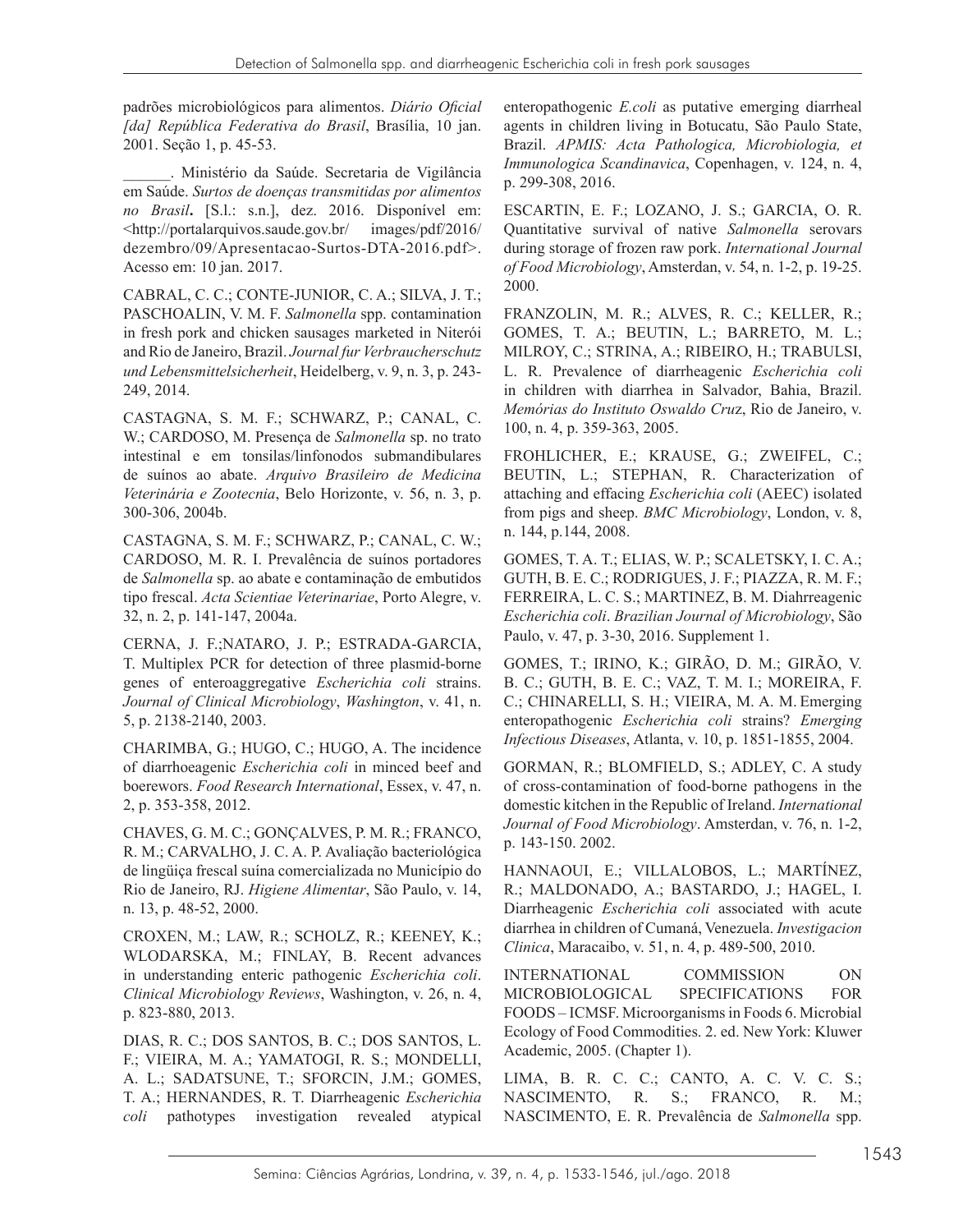na superfície e no interior de linguiça frescal suína comercializada no município de Niterói, Rio de Janeiro, Brasil. *Revista Brasileira de Medicina Veterinária*, São Paulo, v. 33, n. 3, p. 133-136, 2011.

LOBO, M. V.; UGALDE, M. G.; FRIES, L. L. M.; KUBOTA, E. H. Avaliação microbiológica de salames coloniais comercializados no Município de Santa Maria - RS. *Higiene Alimentar*, São Paulo, v. 15, n. 88, p. 57- 61, 2001.

LOZER, D.; SOUZA, T. B.; MONFARDINI, M. V.; VICENTINI, F.; KITAGAWA, S. S.; SCALETSKY, I. C.; SPANO, L. C. Genotypic and phenotypic analysis of diarrheagenic *Escherichia coli* strains isolated from brazilian children living in low socioeconomic level communities. *BMC Infectious Diseases*, London, v. 13, n. 1, p. 1471-2334, 2013.

LÜCKE, F. Utilization of microbes to process and preserve meat. *Meat Science*, Amsterdam, v. 56, n. 2, p. 105-115, 2000.

MALIK, A.; TÓTH, I.; BEUTIN, L.; SCHMIDT, H.; TAMINIAU, B.; DOW, M. A.; MORABITO, S.; OSWALD, E.; MAINIL, J.; NAGY, B. Serotypes and intimin types of intestinal and faecal strains of eae + *Escherichia coli* from weaned pigs. *Veterinary Microbiology*, Amsterdan, v. 114, n. 1, p.82-93, 2006.

MATARAGAS, M.; BELLIO, A.; ROVETTO, F.; ASTEGIANO, S.; DECASTELLI, L.; COCOLIN, L. Risk-based control of food-borne pathogens *Listeria monocytogenes* and *Salmonella enterica* in the Italian fermented sausages Cacciatore and Felino. *Meat Science*, Amsterdam, v. 103, n. 5, p. 39-45, 2015.

MORENO, A. C.; FILHO, A. F.; GOMES, A.; RAMOS, S. T.; MONTEMOR, L. P.; TAVARES, V. C.; FILHO, S.; IRINO, K.; MARTINEZ, M. B. Etiology of childhood diarrhea in the northeast of Brazil: significant emergent diarrheal pathogens. *Diagnostic Microbiology and Infectious Dise*ase, New York, v. 66, n. 1, p. 50-57, 2010.

MÜRMANN, L; SANTOS, M. C. M.; CARDOSO, M. Curvas de crescimento e destruição termica de serovares de *Salmonella* spp. isolados de linguiça frescal de carne suína. *Acta Scientiae Veterinariae*, Porto Alegre, v. 37, n. 4, p. 329-335, 2007.

MÜRMANN, M. C. S. Prevalence, genetic characterization and antimicrobial resistance of *Salmonella* isolated from fresh pork sausages in Porto Alegre, Brazil. *Food Control*, Vurrey, v. 20, n. 3, p. 191- 195, 2009.

NATARO, J. P.; KAPER, J. B. Diarrheogenic *Escherichia coli*. *Clinical Microbiology Review*, Washington, v. 11, n. 1, p. 142-201, 1998.

OCHOA, T. J.; RUIZ, J.; MOLINA, M.; DEL VALLE, L. J.; VARGAS, M.; GIL, A. I.; ECKER, L.; BARLETTA, F.; HALL, E.; CLEARY, T.G.; LANATA, C.F. High frequency of antimicrobial drug resistante of diarrheagenic *Escherichia coli* in infants in Peru. *The American Journal of Tropical Medicine and Hygiene*, Cleveland, v. 81, n. 2, p. 296-301, 2009.

PATON, A. W.; PATON, J. C. Detection and Characterization of Shiga Toxigenic *Escherichia coli* by Using Multiplex PCR Assays for *stx*1, *stx*2, *eaeA*, Enterohemorrhagic *E. coli hlyA*, *rfbO111*, *andrfbO157*. *Journal of Clinical Microbiology*, Washington, v. 36, n. 2, p. 598-602, 1998.

RANTSIOU, K.; ALESSANDRIA, V.; COCOLIN, L. Prevalence of Shiga toxin-producing *Escherichia coli* in food products of animal origin as determined by molecular methods. *International Journal of Food Microbiology*, Amsterdam, v. 154, n. 1-2, p. 37-43, 2012.

REGUA-MANGIA, A. H.; GOMES, T. A.; VIEIRA, M. A.; ANDRADE, J. R.; IRINO, K.; TEIXEIRA, L. M. Frequency and characteristics of diarrhoeagenic *Escherichia coli* strains isolated from children with and without diarrhea in Rio de Janeiro. *Journal of Infection*, London, v. 48, n. 2, p. 161-167, 2004.

RÚGELES, L. C.; BAI, J.; MARTÍNEZ, A. J.; VANEGAS, M. C.; GÓMEZ-DUARTE, O. G. Molecular characterization of diarrheagenic *Escherichia coli* strains from stools samples and food products in Colombia. *The Journal of Infection in Developing Countries*, Sassari, v. 8, n. 12, p. 1609-1614, 2010.

SCHMIDT, M. A. LEEways: tales of EPEC, ATEC and EHEC. *Cellular Microbiology*, Oxford, v. 12, n. 11, p. 1544-1552, 2010.

SILVA, N.; JUNQUEIRA, V. C. A.; SILVEIRA, N. F. A.; TANIWAKI, M. H.; GOMES, R. A. R.; OKAZAKI, M. M. *Manual de métodos de análise microbiológica de alimentos e água*. 5. ed. São Paulo: Editora Edgard Blucher Ltda., 2017.

SOUZA, M.; PINTO, F. G. S.; BONA, E. A. M.; MOURA, A. C. Qualidade higiênico-sanitária e prevalência de sorovares de *Salmonella* em linguiças frescais produzidas artesanalmente e inspecionadas, comercializadas no oeste do Paraná, Brasil. *Arquivos do Instituto Biológico*, São Paulo, v. 81, n. 2, p. 107-112, 2014.

SPRICIGO, D. A.; MATSUMOTO, S. R.; ESPÍNDOLA, M. L.; FERRAZ, S. M. Prevalência, quantificação e resistência antimicrobiana de sorovares de *Salmonella* isolados de lingüiça frescal suína. *Ciência e Tecnologia de Alimentos*, Campinas, v. 28, n. 4, p. 779-785, 2008b.